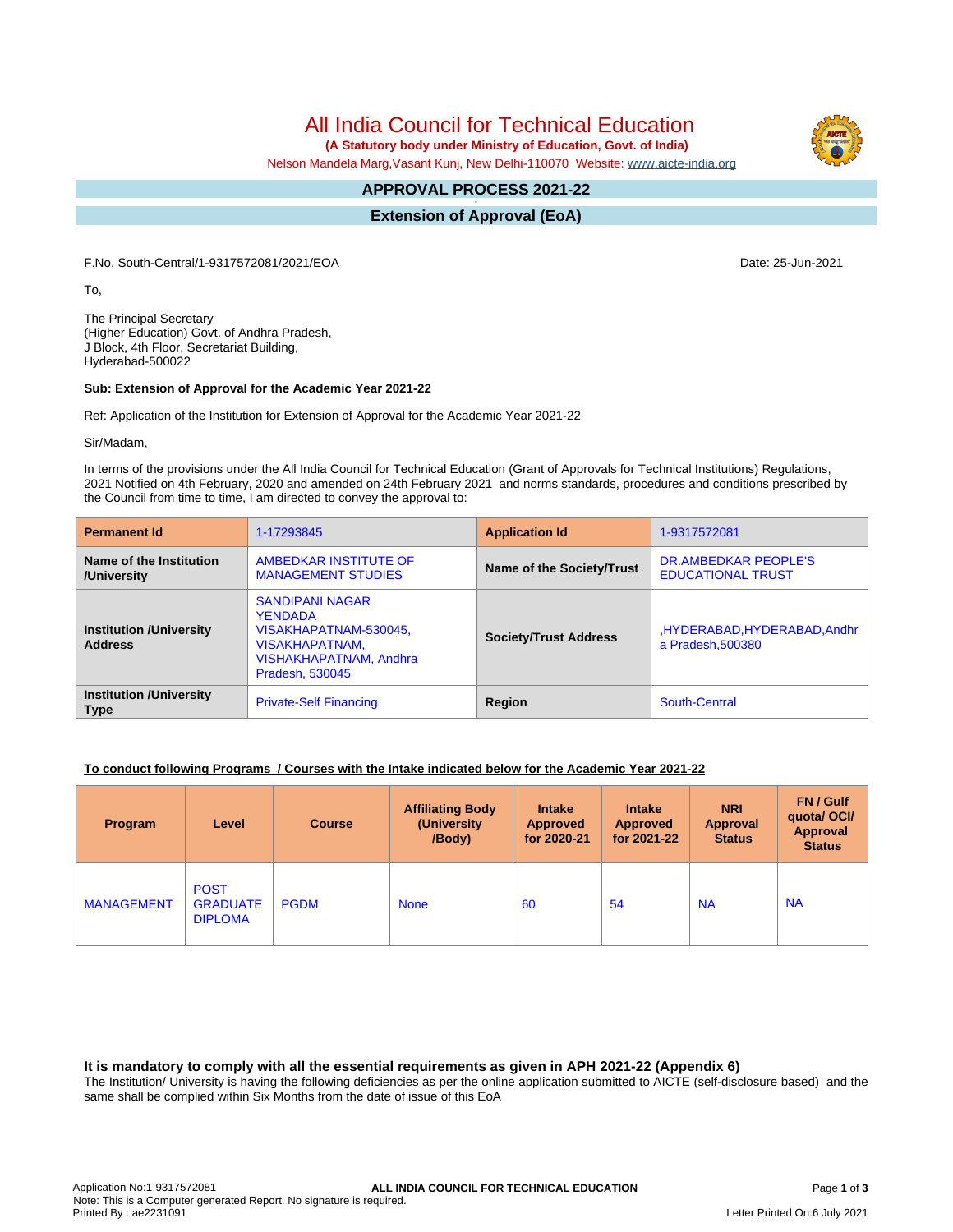### **Deficiencies\* Noted (based on Self Disclosure)**

Volumes.

Library Management Software.

MultiMediaPC.

Sewage Disposal System.

Online Grievance Rederssal Mechanism.

Waste Management and a sustainable Green Campus.

**\***Please refer Deficiency Report for details

# **Important Instructions**

- 1. The State Government/ UT/ Directorate of Technical Education/ Directorate of Medical Education shall ensure that 10% of reservation for Economically Weaker Section (EWS) as per the reservation policy for admission, operational from the Academic year 2019-20 is implemented without affecting the reservation percentages of SC/ ST/ OBC/ General. However, this would not be applicable in the case of Minority Institutions referred to the Clause (1) of Article 30 of Constitution of India. Such Institution shall be permitted to increase in annual permitted strength over a maximum period of two years.
- 2. The Institution offering courses earlier in the Regular Shift, First Shift, Second Shift/Part Time now amalgamated as total intake shall have to fulfil all facilities such as Infrastructure, Faculty and other requirements as per the norms specified in the Approval Process Handbook 2021-22 for the Total Approved Intake. Further, the Institutions Deemed to be Universities/ Institutions having Accreditation/ Autonomy status shall have to maintain the Faculty: Student ratio as specified in the Approval Process Handbook.
- 3. Strict compliance of Anti-Ragging Regulation, Establishment of Committee for SC/ ST, Establishment of Internal Complaint Committee (ICC), Establishment of Online Grievance Redressal Mechanism, Barrier Free Built Environment for disabled and elderly persons, Fire and Safety Certificate should be maintained as per the provisions made in Approval Process Handbook and AICTE Regulation notified from time to time.
- 4. In case of any differences in content in this Computer generated Extension of Approval Letter, the content/information as approved by the Executive Council / General Council as available on the record of AICTE shall be final and binding.

**Prof.Rajive Kumar Member Secretary, AICTE**

Copy \*\* to:

**1. The Director of Technical Education\*\*, Andhra Pradesh**

## **2**. **The Registrar\*\*,**

None

- **3. The Principal / Director,** AMBEDKAR INSTITUTE OF MANAGEMENT STUDIES Sandipani Nagar Yendada Visakhapatnam-530045, Visakhapatnam,Vishakhapatnam, Andhra Pradesh,530045
- **4. The Secretary / Chairman,**

HYDERABAD,HYDERABAD Andhra Pradesh,500380

#### **5. The Regional Officer,**

All India Council for Technical Education